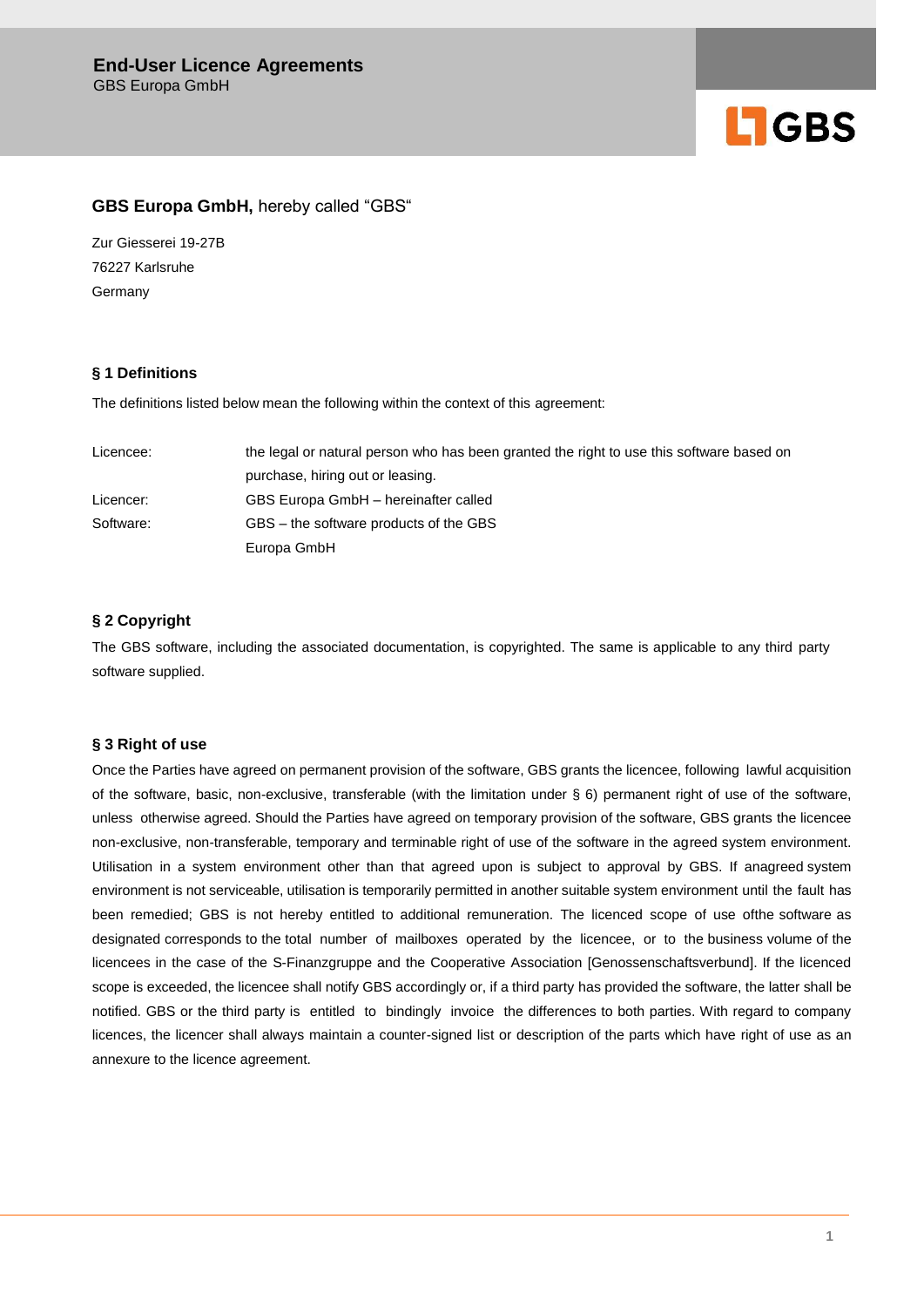

The licencee is entitled to make copies of the software per licence file and, in the case of company licences, per each area of use, for purposes of security. Duplication of software used for purposes of proper data security falls within designated use. The licencee, by appropriate technical and organisational measures, undertakes to ensure the designated use of the software.

The rights of use are acquired by means of purchase or hiring from a vendor authorised to sell or to hire out. If the licencee uses his right to transfer the rights of use to a third party, he shall impose his contractual obligations in terms of this licence agreement on the third party. The licencee's rights of use are terminated with transfer. All existing copies of the software shall be deleted or returned to GBS.

### **§ 4 Limitations**

On no account may the software be altered, merged, modified or adapted. This also includes disassembly and decompiling, unless permitted in accordance with the copyrighted provisions and legally specified requirements. The software or a copy thereof may neither be borrowed nor hired out. This is also applicable in terms of hiring out, payable or gratuitous provision of a defined system environment to third parties. Copies of the user manual may not be made for commercial purposes.

### **§ 5 Special provisions for demo versions**

The demo versions of the software provided by GBS are software versions supplied exclusively for demonstrationpurposes and are also in principle subject to the provisions of these licence agreements. Regarding their right of use,demo versions are limited versions of the software. With the demo versions, GBS grants the licencee non-exclusive, nontransferable and temporary right of use. Right of use of demo versions is always limited to the period required to verify whether the software is suitable. Unless alternatively worded in a written statement by GBS, this period shall be limited to the term mentioned in the licence file, in case of doubt this shall be one month. GBS is entitled to prohibit the use of demo versions at any time without providing reasons and to change the rights of use or the authorisation procedure, in whole or in part.

### **§ 6 Extraordinary cancellation of rights of use**

Should the licencee grossly violate the rights of use agreed upon or the proprietary rights of the holder of the rights or should he contravene export control regulations, GBS is entitled to terminate the rights of use. This presupposes unsuccessful warning and reasonable respite by GBS. In the event of termination, the licencee is obligated to delete or return to GBS the original software affected by the termination, including documentation and all copies. Upon request by GBS, the licencee shall submit a declaration with regard to the deletion. Other legal arrangements remain unaffected.